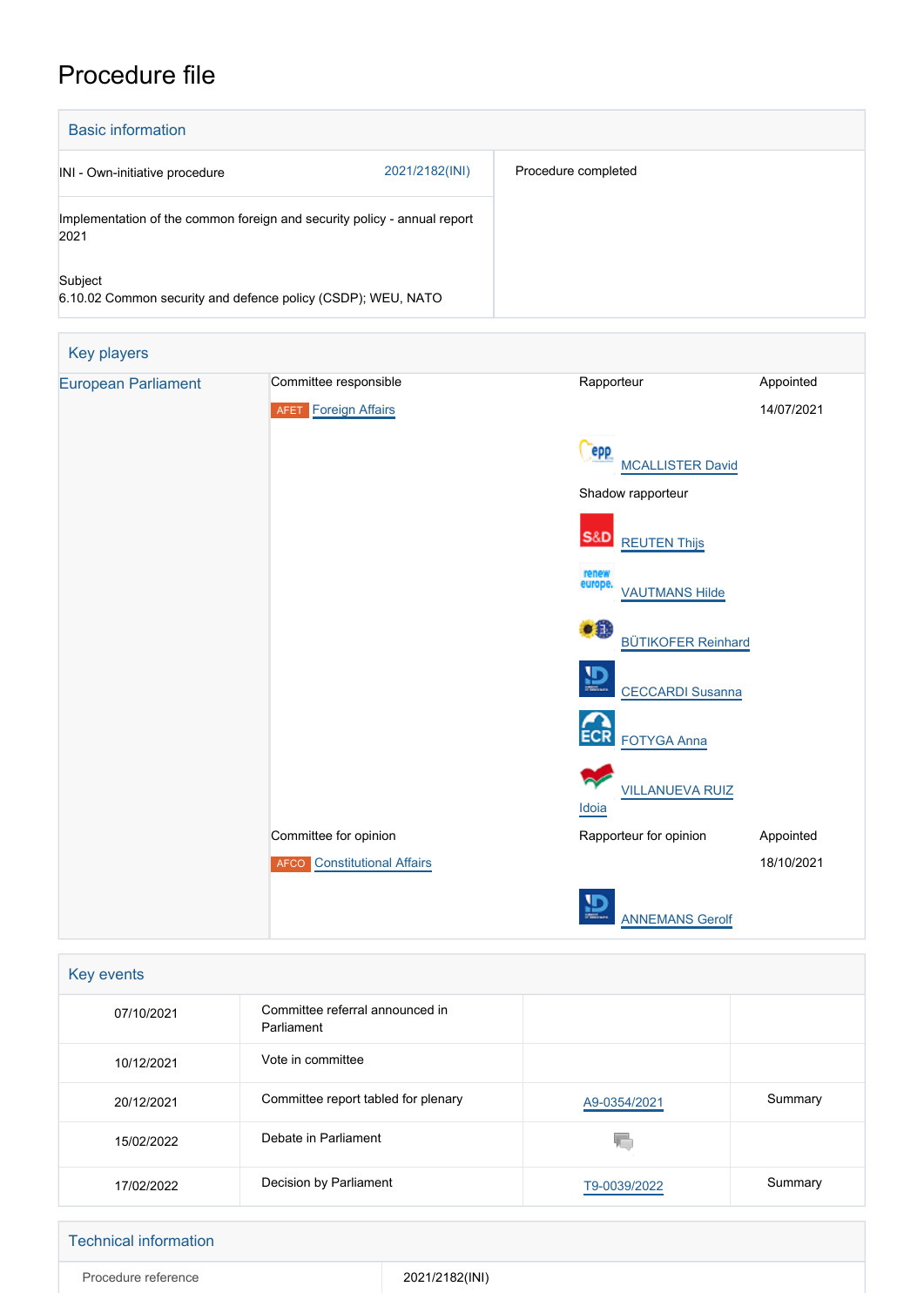| Procedure type             | INI - Own-initiative procedure |
|----------------------------|--------------------------------|
| Procedure subtype          | Annual report                  |
| Legal basis                | Rules of Procedure EP 54       |
| Stage reached in procedure | Procedure completed            |
| Committee dossier          | AFET/9/07107                   |

#### Documentation gateway

| Committee draft report                                 |             | PE696.543    | 04/10/2021 | EP |         |
|--------------------------------------------------------|-------------|--------------|------------|----|---------|
| Amendments tabled in committee                         |             | PE699.089    | 27/10/2021 | EP |         |
| Amendments tabled in committee                         |             | PE699.177    | 27/10/2021 | EP |         |
| Committee opinion                                      | <b>AFCO</b> | PE699.061    | 11/11/2021 | EP |         |
| Committee report tabled for plenary, single<br>reading |             | A9-0354/2021 | 20/12/2021 | EP | Summary |
| Text adopted by Parliament, single reading             |             | T9-0039/2022 | 17/02/2022 | EP | Summary |

### Implementation of the common foreign and security policy - annual report 2021

The Committee on Foreign Affairs adopted the own-initiative report by David McALLISTER (EPP, DE) on the implementation of the Common Foreign and Security Policy annual report 2021.

Strengthening multilateral partnerships on global priorities

Members welcomed the EUs growing ambition and initiatives to take the lead in promoting global partnerships on key priorities and reiterated that the EUs foreign and security policy must ensure the implementation of the 2030 UN Sustainable Development Goals (SDGs). They also stressed the need to develop a truly strategic partnership between the EU and the UN on climate action and human rights and in the context of crisis management.

The EU is called on to:

- defend and promote democracy globally by leading by example, including by ensuring strict compliance with the principles of democracy, human rights and rule of law in all Member States;

- promote an alliance of democracies worldwide;

- develop its toolbox for countering foreign interference, propaganda and influence operations;

- further develop its leadership role in the defence and promotion of freedom, democracy and human rights in multilateral forums, and in particular the UN;

- put more focus on ensuring freedom of navigation and on measures focusing on de-escalation and prevention of armed conflict and military incidents at sea;

- promote a robust global health strategy that includes global and EU efforts to ensure better global preparedness and an effective response to upcoming crises and to secure free, fair, affordable and equitable access to vaccines around the world;.

#### Improving EU visibility and decision-making

The report underlined the need to establish a Security and Defence Union that would serve as a starting point for implementing a common European defence policy. The EUs foreign policy needs to have its own instruments on foreign affairs, human rights, and security and defence. Moreover, it needs to strengthen its ability to act efficiently, timely, proactively and independently, and to shape the EUs response to ongoing and upcoming challenges. The report also stressed the urgent need for the EU to set up a mechanism of automatic exchange of information and intelligence between the Member States and the EU on foreign affairs and security issues occurring outside the EU, including on terrorism which continues to be a threat to European values and security and requires a multidimensional approach.

#### European sovereignty

The report called for the EU to increase its strategic sovereignty in specific areas that are fundamental to the Unions continued pre-eminence on the international stage, such as the promotion of EU values, fundamental rights, equitable trade, economics, security and technology, social justice, the green and digital transition, energy and its role in addressing the assertiveness of authoritarian and totalitarian regimes.

It also stressed the need to coherently link the EUs external actions and internal policies and reiterated its call for the creation of a European Security and Defence Union.

Members stressed the need to preserve European independence in various key technological areas and to put forward a pragmatic and autonomous approach to avoid dependencies and geopolitical coercion in critical technological sectors.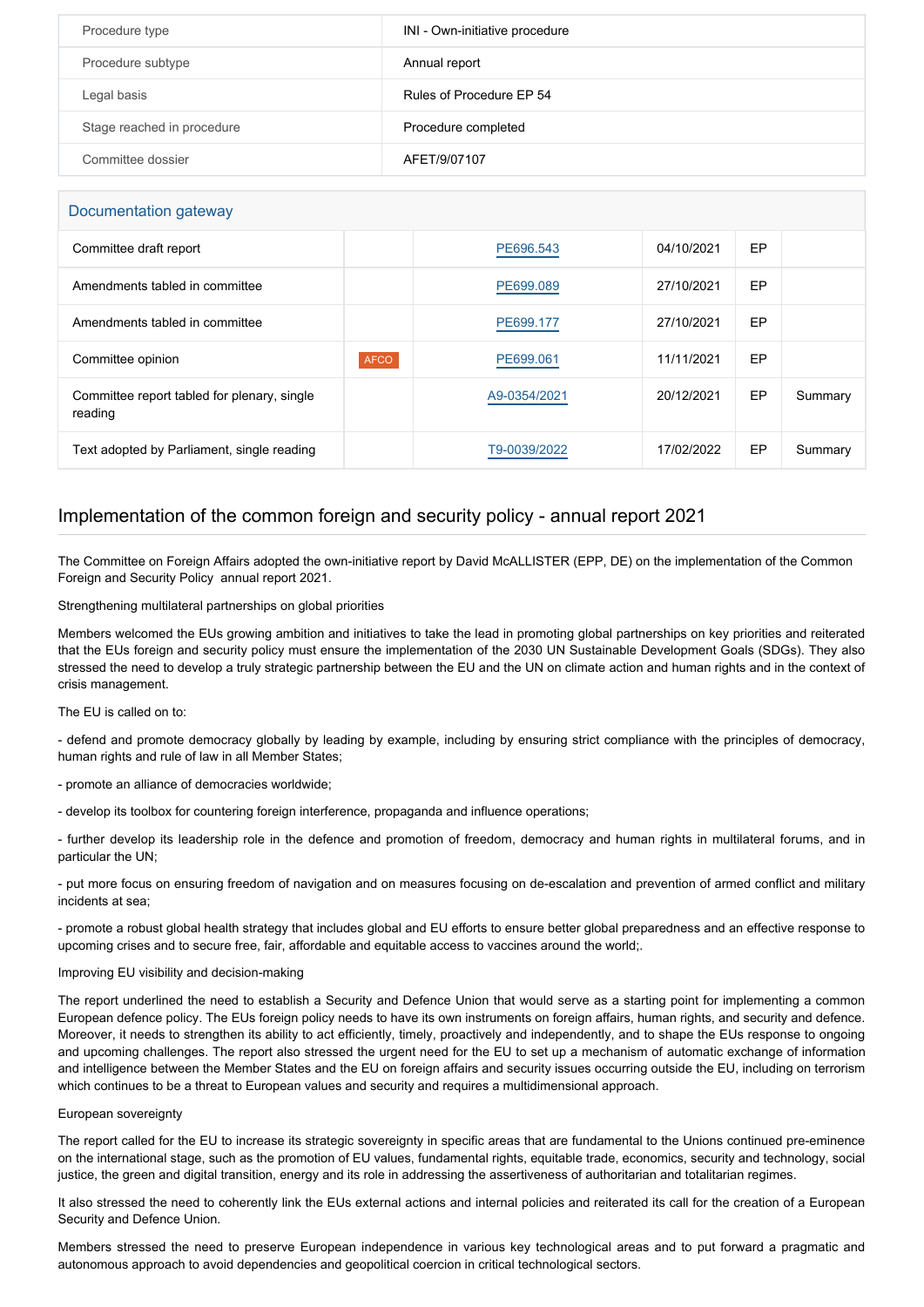#### Geopolitical priorities

#### Russia

Members condemned direct and indirect involvement by Russia and other external actors in armed conflicts as well as hybrid attacks, occupations and military build-ups inside the region or on its borders with the region. They reiterated their condemnation of Russias aggressive policies vis-à-vis Ukraine, notably the continuous financial and military support for armed formations in Donbas, the illegal occupation of the Autonomous Republic of Crimea and the city of Sevastopol, the blockade of the Azov Sea and the military build-up at the eastern border of Ukraine and on the Crimean peninsula.

The report called for a revival of the Minsk Process to end the military conflict in Eastern Ukraine and for continuous assistance to Ukraine in its security sector and military reforms,.

#### **Turkey**

Members remain deeply concerned by the Turkish Governments increasingly assertive foreign policy, which is repeatedly putting the country at odds with the EU as a whole, its individual Member States and with countries in the neighbourhood. If the current situation is not reversed, the Commission should recommend the formal suspension of accession negotiations with Turkey.

#### UK

While underlining the importance of the full implementation of the EU-UK Withdrawal Agreement, including the Protocol on Ireland and Northern Ireland and the Trade and Cooperation Agreement, Members remain open to further developing and strengthening the EU-UK cooperation framework, which could lead to an agreement on foreign security and defence policy and issues of shared concern.

#### China

The EU is called on to develop a more assertive, comprehensive and coherent EU-China strategy that unites all Member States and shapes relations with an increasingly assertive and interventionist China in the interest of the EU as a whole. The report noted with serious concern the recent display of force and escalating tensions in regional hotspots such as the South and East China Seas and the Taiwan Strait.

#### Afghanistan

The report undermined that the situation in Afghanistan is a wakeup call for the EU to reassess the international approach to nation-building abroad and strategically reshape an integrated approach of its external policies, to increase its share of responsibility in global security and to seek greater sovereignty in its foreign and security policy.

#### Parliamentary dimension of the EUs CFSP

Lastly, the report noted the specific contribution of the European Parliament to the EUs foreign and security policy through its parliamentary diplomacy assets, for example through its reports and resolutions, its dense network of standing interparliamentary bodies and its political dialogue with office-holders across the world. It affirmed that Parliament should make full use of its oversight and budgetary powers in the decisions of the Union in the international arena. The importance of Parliaments democracy support programmes which have strong potential to strengthen the EUs role around the world by engaging key political stakeholders was also highlighted.

## Implementation of the common foreign and security policy - annual report 2021

The European Parliament adopted by 474 votes to 113, with 102 abstentions, a resolution on the implementation of the Common Foreign and Security Policy - Annual Report 2021.

Parliament stressed that in order to achieve the strategic objective of broadening its leadership role on the international scene, the European Union should define its CFSP on the basis of the following actions:

(1) Taking the lead in strengthening multilateral partnerships on global priorities

Parliament welcomed the EU's ambition to strengthen the rules- and values-based multilateral order by reforming major institutions and organisations and by making better use of existing mechanisms and institutions of global multilateral governance. It recalled that the Union's foreign and security policy must ensure the implementation of the UN Sustainable Development Goals (SDGs) by 2030. It called for a truly strategic partnership between the EU and the UN in the field of climate action and human rights as well as in crisis management.

#### The EU is called upon to:

- defend and promote democracy globally by leading by example, including by ensuring strict compliance with the principles of democracy, human rights and rule of law in all Member States and promote an alliance of democracies worldwide;

- expand its toolbox to counter foreign interference, propaganda and influence operations and promote, through close cooperation with NATO, a whole-of-government approach to combating hybrid threats;

- expand its leadership role in defending and promoting freedom, democracy and human rights in multilateral fora, and ensure the transparent and effective use of the EU's global human rights sanctions regime;

- implement an ambitious programme, in cooperation with key partners, to support freedom of religion or belief outside the EU;

- propose new initiatives such as the internationalisation of the European Green Deal for Europe;

- present a robust global health strategy that includes global and EU efforts to ensure better global preparedness and an effective response to upcoming crises;

- ensure that exports of European monitoring and technical assistance technologies are subject to human rights diligence;

- implement a global connectivity strategy to provide a strategic response to strengthen its influence in many parts of the world such as Latin America, Africa and Asia.